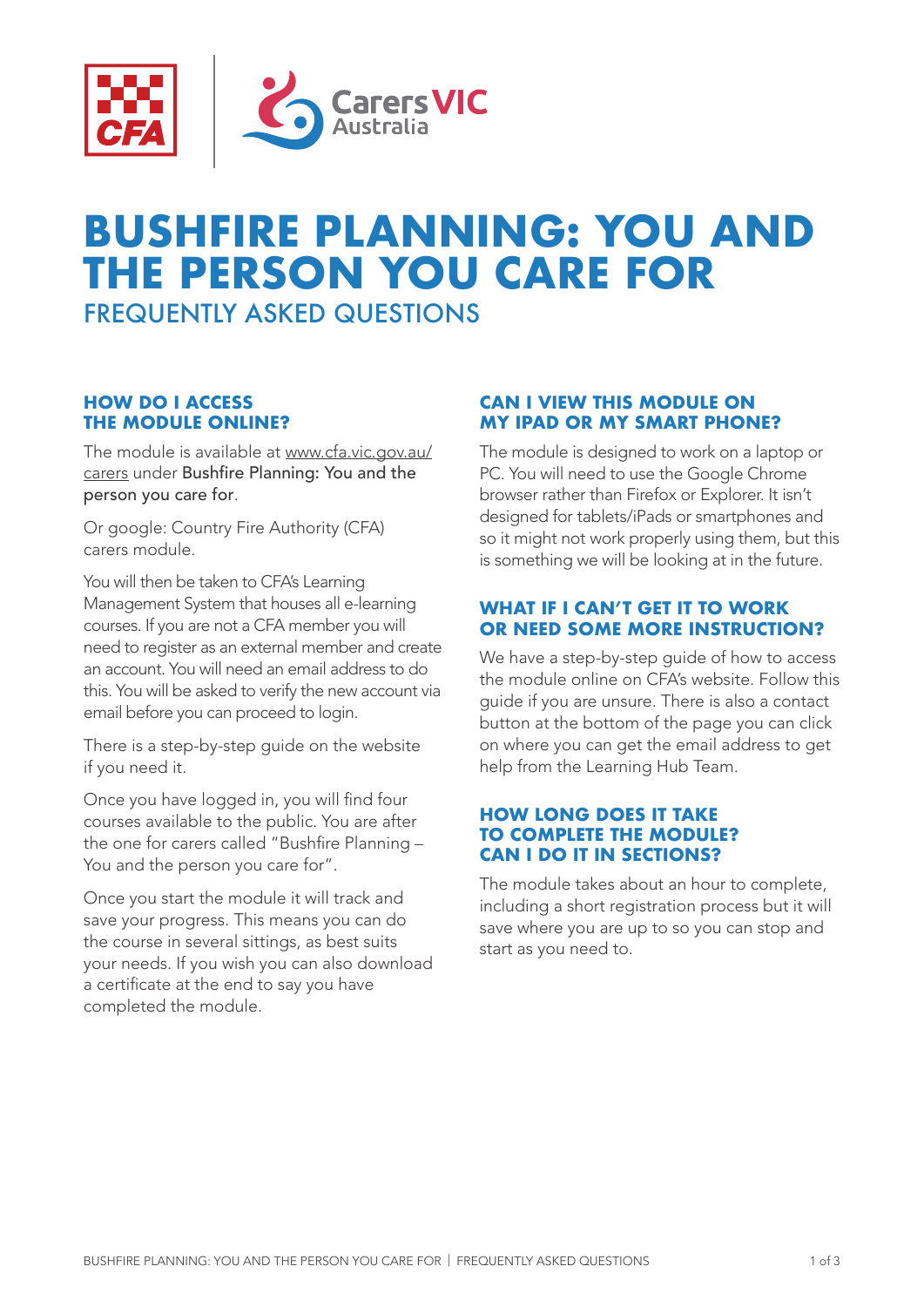#### **CAN I DO THIS WITH THE PERSON I CARE FOR?**

Yes, we strongly recommend that you do. We suggest that the person you care for is involved in all of the decision making that they can be. The module helps you to support them to develop a plan. We understand that each person's level of involvement will be different. For example, you might be caring for a spouse who has a physical impairment, but you can plan and make all decisions together, - or you might be caring for a 12-year-old child. The level of involvement they have would be different in these two situations. Involving the person you care for in this planning could mean they are more likely to implement the plan.

#### **I DON'T LIVE WITH THE PERSON I CARE FOR, IS THIS STILL APPLICABLE?**

Yes, it's really important that vulnerable people who don't live with their carer are supported to complete a Bushfire Survival Plan too. The module is designed to assist any carer supporting someone to complete the plan regardless of the living arrangements. We know that everyone's situation is different and includes a wide range of circumstances. The module is designed to help everyone. It will also be important for everyone to know the plan and each person's role in the event of an evacuation or the need to leave early.

#### **IS IT ACCESSIBLE FOR PEOPLE WITH DISABILITY?**

The module is user friendly and is adapted to suit different learning styles. It includes videos with audio and subtitles and quizzes, for example. You will need to have basic reading and writing skills to use it.

The module is just one resource that CFA offer, there are also a number of other programs that might suit people who struggle with computers or reading. CFA can run bushfire planning workshops or group sessions covering the same content as in the module.

## **WHAT SUPPORT CAN WE GET WITH CREATING A BUSHFIRE SURVIVAL PLAN?**

The module shares lots of resources and ideas to help you, but here are some places you could go for assistance developing a plan:

- Family
- Friends
- Volunteers
- Others in the community for example your local librarian
- A case manager or case worker
- Contact your local CFA office to discuss options in your area, or speak to your local brigade [www.cfa.vic.gov.au/contact](http://www.cfa.vic.gov.au/contact)

# **WHERE CAN WE GO ON A HIGH RISK DAY?**

This module suggests some ideas and is a very important part of your planning. The answer will be different for everyone depending on needs. The module encourages you to plan exactly for this – e.g. going to an accessible motel, or a friend's house who is out of the fire risk area. The best plan is always to leave early!

# **CAN I ACCESS RESPITE CARE ON HIGH RISK BUSHFIRE DAYS?**

The module is all about planning. You are encouraged to talk to your local providers including residential aged care, the Carer Gateway or local Carer Support Services. You might be able to access these services. if you plan, with them, well in advance and ask what assistance might be available during a bushfire emergency. This will all form part of your Bushfire Survival Plan. If you already have services in place, your planning could involve contacting them and agree on what would happen on a Total Fire Ban, Severe, Extreme or Code Red day as part of your plan.